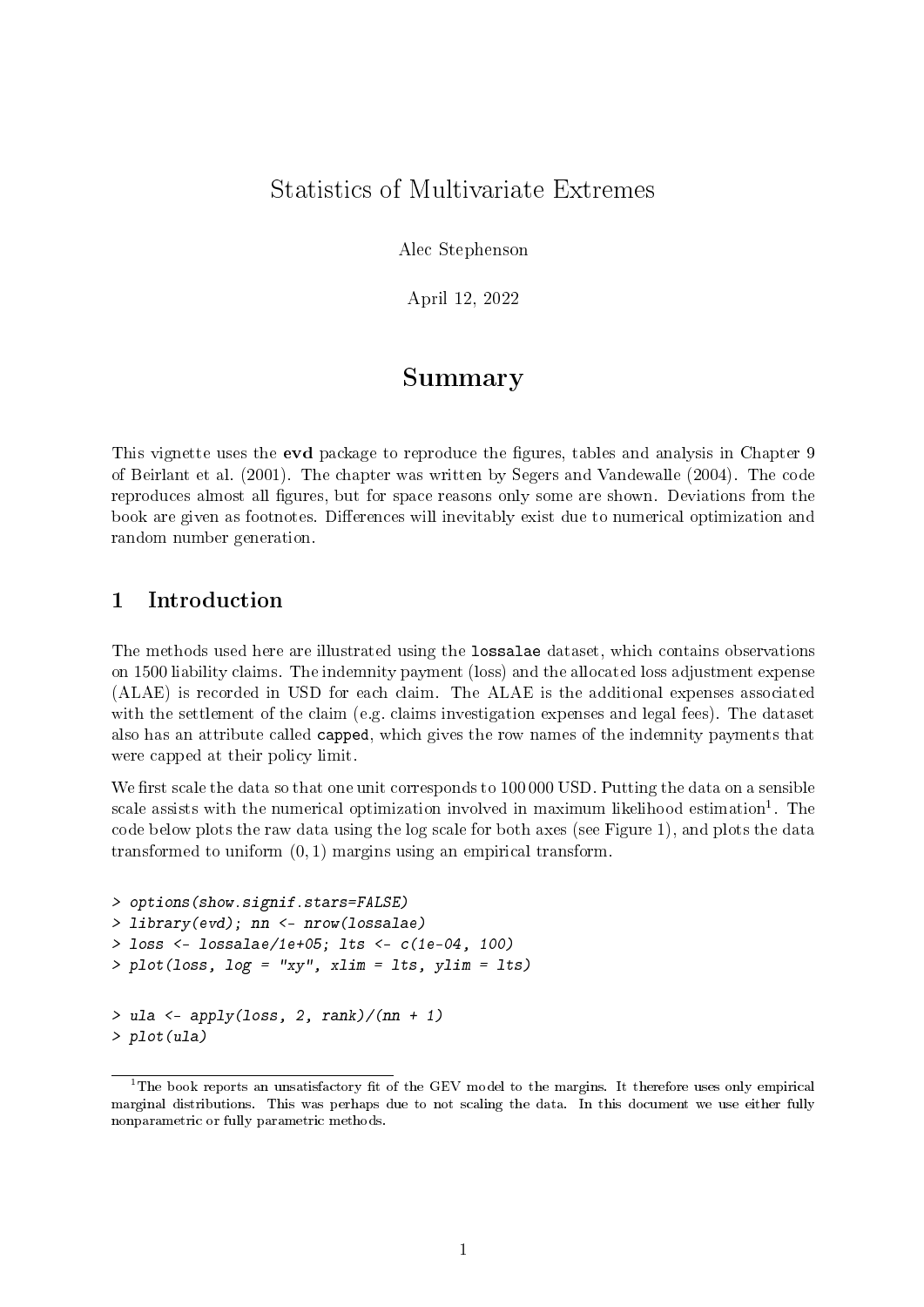

Figure 1: Scatterplot of ALAE verses Loss: original data (log-scale).

#### 2 Parametric Models

Any bivariate extreme value distribution function can be represented in the form

$$
G(z_1, z_2) = \exp \left\{ -(y_1 + y_2) A \left( \frac{y_1}{y_1 + y_2} \right) \right\},\,
$$

where

$$
y_j = y_j(z_j) = \{1 + \xi_j(z_j - \mu_j)/\sigma_j\}_{+}^{-1/\xi_j}
$$

for  $\sigma_j > 0$  and  $j = 1, 2$ , and where

$$
A(\omega) = -\log\{G(y_1^{-1}(\omega), y_2^{-1}(1-\omega))\},\,
$$

defined on  $0 \leq \omega \leq 1$  is called the dependence function<sup>2</sup>. The marginal distributions are generalized extreme value (GEV), given by  $G_i(z_i) = \exp(-y_i)$ . It follows that  $A(0) = A(1) = 1$ , and that  $A(\cdot)$  is a convex function with  $\max(\omega, 1 - \omega) \leq A(\omega) \leq 1$  for all  $0 \leq \omega \leq 1$ . At independence  $A(1/2) = 1$ . At complete dependence  $A(1/2) = 0.5$ .

The dependence function represents only the dependence structure of the distribution, and hence only the dependence parameters of parametric models need to be specified in order to produce dependence function plots. The code below plots dependence functions for four different parametric models. The first of these is given in Figure 2.

<sup>&</sup>lt;sup>2</sup>The book uses the definition  $B(\omega) = A(1 - \omega)$ .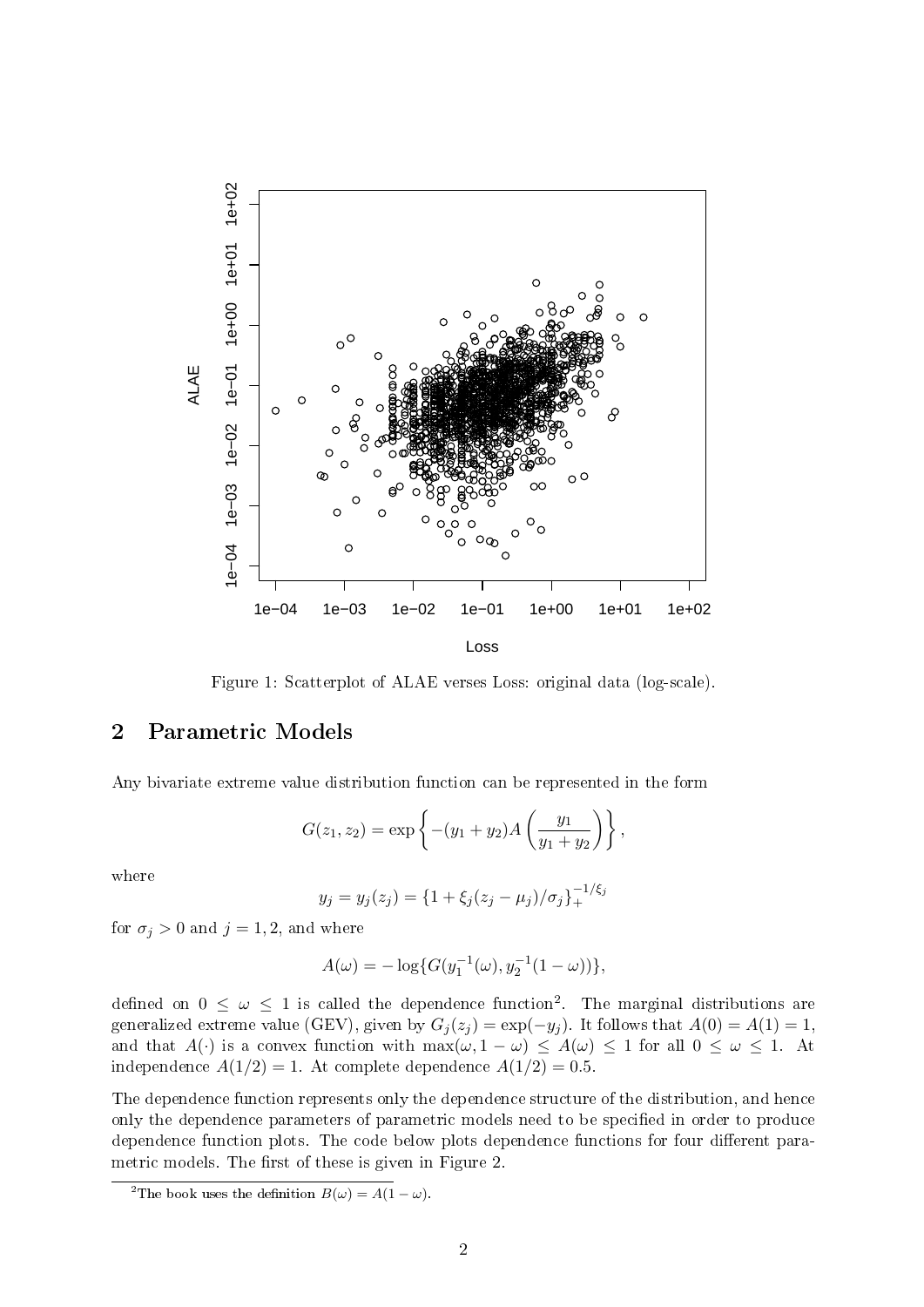```
> abvevd(dep = 0.5, asy = c(1,1), model = "alog", plot = TRUE)
> abvevd(dep = 0.5, asy = c(0.6, 0.9), model = "alog", add = TRUE, lty = 2)
> abvevd(dep = 0.5, asy = c(0.8, 0.5), model = "alog", add = TRUE, lty = 3)
> abvevd(dep = -1/(-2), model = "neglog", plot = TRUE)
> abvevd(dep = -1/(-1), model = "neglog", add = TRUE, 1ty = 2)
> abvevd(dep = -1/(-0.5), model = "neglog", add = TRUE, lty = 3)
> abvevd(alpha = 1, beta = -0.2, model = "amix", plot = TRUE)
> abvevd(alpha = 0.6, beta = 0.1, model = "amix", add = TRUE, lty = 2)
> abvevd(alpha = 0.2, beta = 0.2, model = "amix", add = TRUE, lty = 3)
> abvevd(dep = 1/1.25, model = "hr", plot = TRUE)
> abvevd(dep = 1/0.83, model = "hr", add = TRUE, 1ty = 2)
> abvevd(dep = 1/0.5, model = "hr", add = TRUE, 1ty = 3)
```


Figure 2: Dependence functions: asymmetric logistic model.

#### 3 Componentwise Maxima

For demonstration purposes we use the data introduced in Section 1 to create a dataset of componentwise block maxima by randomly taking  $k = 50$  groups of size  $m = 30$ , producing k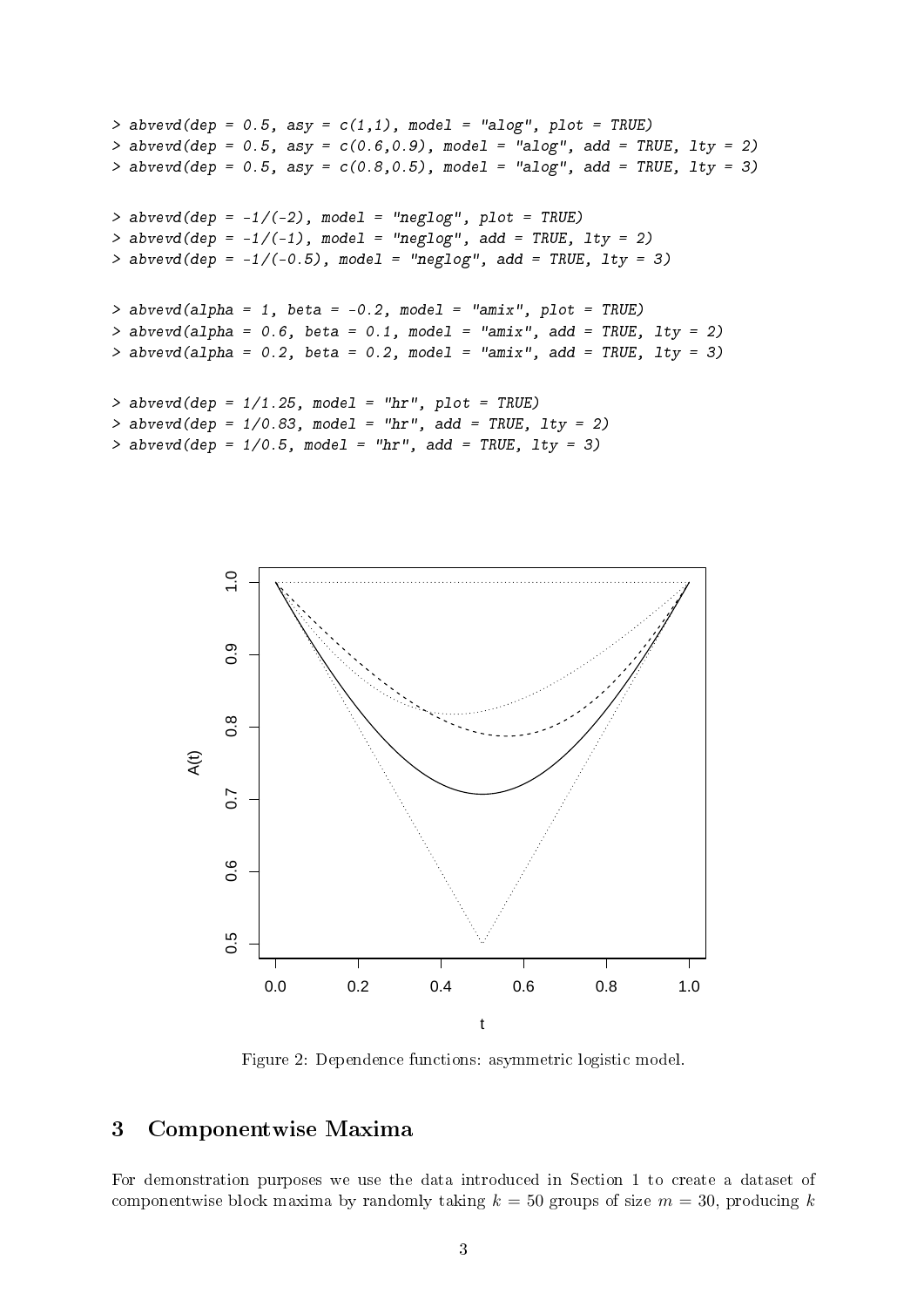componentwise maxima taken over  $m$  observations<sup>3</sup>. Bivariate extreme value distributions are typically used to model data of this type. The code below creates the componentwise maxima data cml and produces two data plots, the first showing the original data and the componentwise maxima, and the second showing the componentwise maxima data transformed to standard exponential margins.

```
> set.seed(131); cml <- loss[sample(nn),]
> xx < - rep(1:50, each = 30); Its < -c(1e-04, 100)> cml <- cbind(tapply(cml[,1], xx, max), tapply(cml[,2], xx, max))
> colnames(cml) <- colnames(loss)
> plot(loss, log = "xy", xlim = lts, ylim = lts, col = "grey")
> points(cml)
> ecml <- -log(apply(cml, 2, rank)/51)
> plot(ecml)
```
The following code estimates and plots the dependence function  $A(\cdot)$  from the componentwise maxima data. The first code chunk uses various nonparametric estimates of the dependence function, and also uses empirical (i.e. nonparametric) estimation of the margins, as specified by  $\epsilon$  epmar = TRUE. The four different estimates are shown in Figure 3. The second code chunk uses maximum likelihood estimation for parametric models. The call to fbvevd fits the model, and the call to plot plots the parametric dependence function estimates. The argument specification  $\texttt{asyl} = 1$  in the first call to fbvevd constrains the model fit so that the first asymmetry parameter of the model is fixed at the value one.

```
> pp <- "pickands"; cc <- "cfg"
> abvnonpar(data = cml, epmar = TRUE, method = pp, plot = TRUE, lty = 3)
> abvnonpar(data = cml, epmar = TRUE, method = pp, add = TRUE, madj = 1, lty = 2)
> abvnonpar(data = cml, epmar = TRUE, method = pp, add = TRUE, madj = 2, lty = 4)
> abvnonpar(data = cml, epmar = TRUE, method = cc, add = TRUE, 1ty = 1)
> m1 <- fbvevd(cml, asy1 = 1, model = "alog")
> m2 < - fbvevd(cml, model = "log")
> m3 <- fbvevd(cml, model = "bilog")
> plot(m1, which = 4, nplty = 3)> plot(m2, which = 4, nply = 3, lty = 2, add = TRUE)> plot(m3, which = 4, nplty = 3, lty = 4, add = TRUE)
```
The objects produced by flowerd contain information about the parametric fit of the bivariate extreme value distribution. For example,  $m2$  contains information on the fit of a (symmetric) logistic extreme value distribution, which has a single dependence parameter and three parameters on each of the GEV margins. Using plot(m2) produces several diagnostic plots, including quantile curves and spectral densities. Using deviance(m2) produces the deviance, which is equal to twice the negative log-likelihood. The following shows the parameter estimates and their standard errors, and gives an analysis of deviance table for testing m2 verses m3, which is possible since the models are nested, with m3 having one additional dependence parameter. The call to exind.test produces a score test for independence, following Tawn (1988). Omitting the method argument gives a likelihood ratio test, also from Tawn (1988), which is typically more accurate.

 $3$ The data may be completely different to the book due to random selection.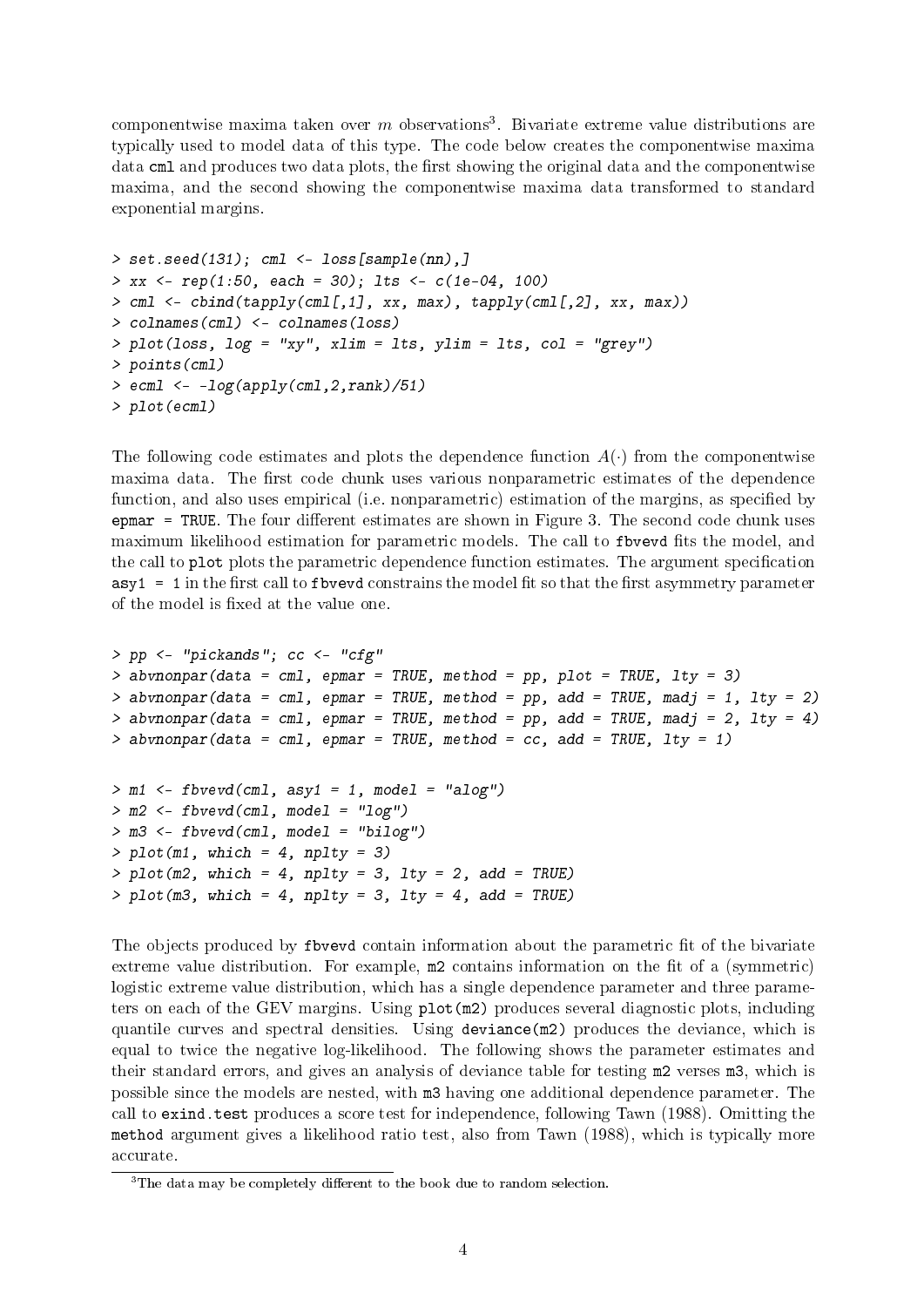

Figure 3: Nonparametric dependence function estimates by Pickands (dotted line), Deheuvels (dashed line), Hall-Tajvidi (dot-dashed line) and Capéràa-Fougères-Genest (solid line) based on componentwise block maxima data and using empirical marginal estimation.

> round(rbind(fitted(m2), std.errors(m2)), 3) loc1 scale1 shape1 loc2 scale2 shape2 dep [1,] 2.236 1.407 0.392 0.564 0.320 0.639 0.817 [2,] 0.231 0.203 0.140 0.051 0.054 0.150 0.097 > anova(m3, m2) Analysis of Deviance Table M.Df Deviance Df Chisq Pr(>chisq) m3 8 281.45 m2 7 284.61 1 3.1605 0.07544 > evind.test(cml, method = "score") Score Test Of Independence data: cml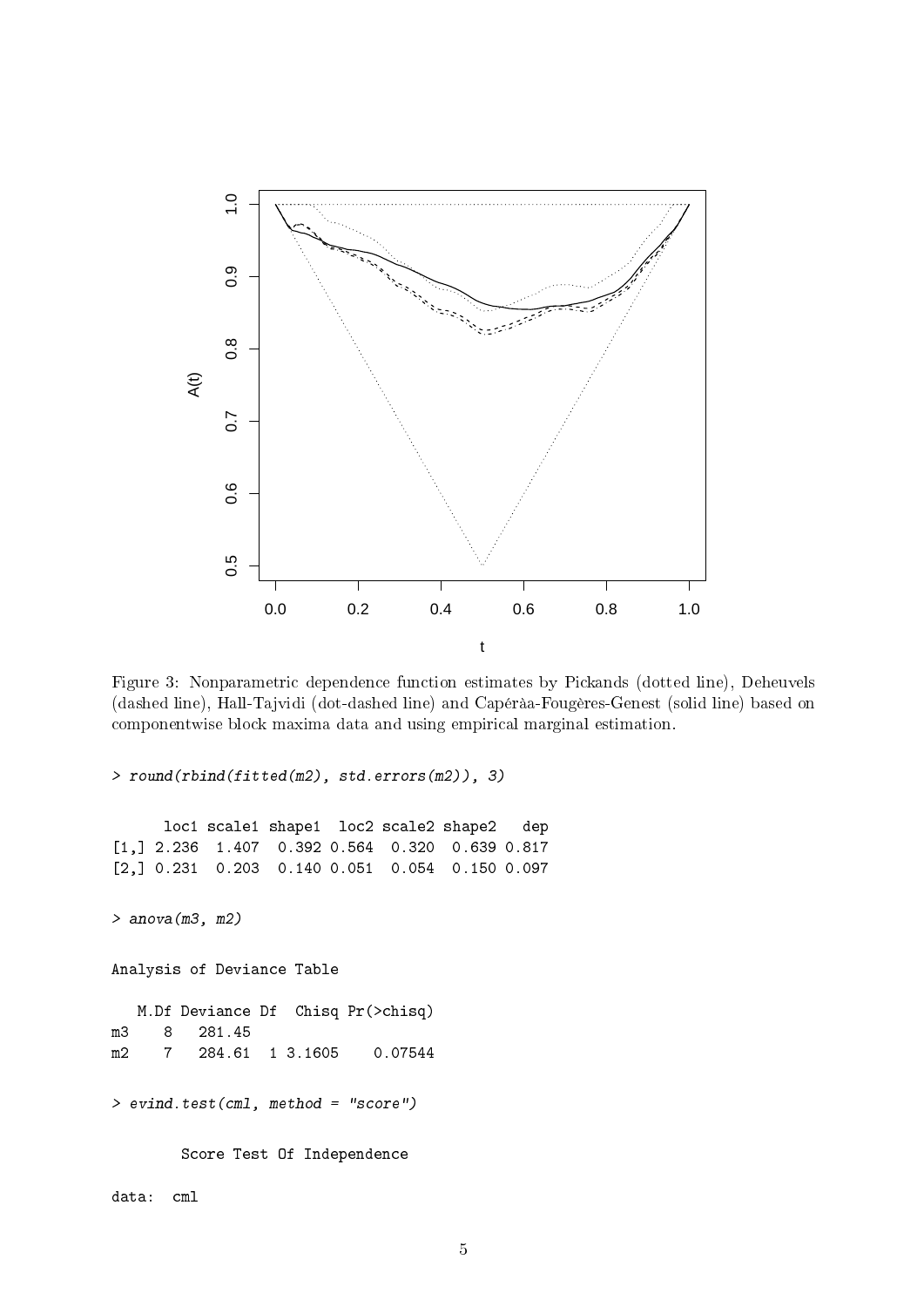```
norm.score = -1.8224, p-value = 0.0342
alternative hypothesis: true dependence is greater than independence
sample estimates:
     dep
0.816961
```
The code below uses the function qcbvnonpar to plot quantile curves using nonparametric dependence function estimates. Quantile curves are defined as

 $Q(F, p) = \{(z_1, z_2) : F(z_1, z_2) = p\},\$ 

where  $F$  is a distribution function and  $p$  is a probability. We use the default nonparametric estimation method and we again use empirical estimation of the margins<sup>4</sup>, as specified by epmar = TRUE. For parametric dependence models similar plots can be produced using e.g. plot(m2, which = 5). Note that because we plot curves corresponding to the distribution of the original dataset rather than the componentwise maxima, we pass the argument mint = 30.

```
> 1ts <- c(0.01, 100)> plot(loss, log = "xy", col = "grey", xlim = lts, ylim = lts)
> points(cml); pp <- c(0.98,0.99,0.995)
> qcbvnonpar(pp, data = cm1, epmar = TRUE, mint = 30, add = TRUE)
```
#### 4 Excesses Over A Threshold

We now consider all the 1500 observations on liability claims. We assume that the data are distributed according to the distribution function F, and we are interested in  $F(z)$  where  $z =$  $(z_1, z_2)$  is in some sense large. The methods we use assume that F is in the domain of attraction of some bivariate extreme value distribution  $G$ , and we focus on large data points to estimate features of G, and hence of  $F(z)$  for large z.

Typically we focus on points z that lie above a certain threshold. The functions tcplot and mrlplot can be used for producing plots on each margin to help determine thresholds  $u_1$  and  $u_2$ for methods that focus primarily on points z such that  $z_1 > u_1$  and  $z_2 > u_2$ . Alternatively, the function bytcplot can be used to help determine a single threshold  $u^*$  for methods that focus on points z such that  $r(z) > u^*$ , where  $r(z) = x_1(z_1) + x_2(z_2)$ , and  $x_j(z_j) = -1/\log \hat{F}_j(z_j)$  for  $j = 1, 2$  where  $F_j$  is estimated empirically.

Following Segers and Vandewalle (2004), a sensible choice for threshold  $u^*$  might be found from Figure 5 by taking the kth largest  $r(z)$ , where k is the largest value for which the y-axis is close to two. Figure 5 is plotted below using bvtcplot. The value of  $k$  is returned invisibly. Setting spectral = TRUE uses the kth largest points to plot a nonparametric estimate of  $H([0,\omega])$  where H is the spectral measure of  $G$ .

```
> k0 <- bvtcplot(loss)$k0
> bvtcplot(loss, spectral = TRUE)
```
<sup>&</sup>lt;sup>4</sup>Using parametric marginal estimates tends to produce more sensible quantile curve plots, but we follow the book here. Unlike the book, the quantile curves in Figure 4 are not step functions because the empirical marginal transforms include interpolation.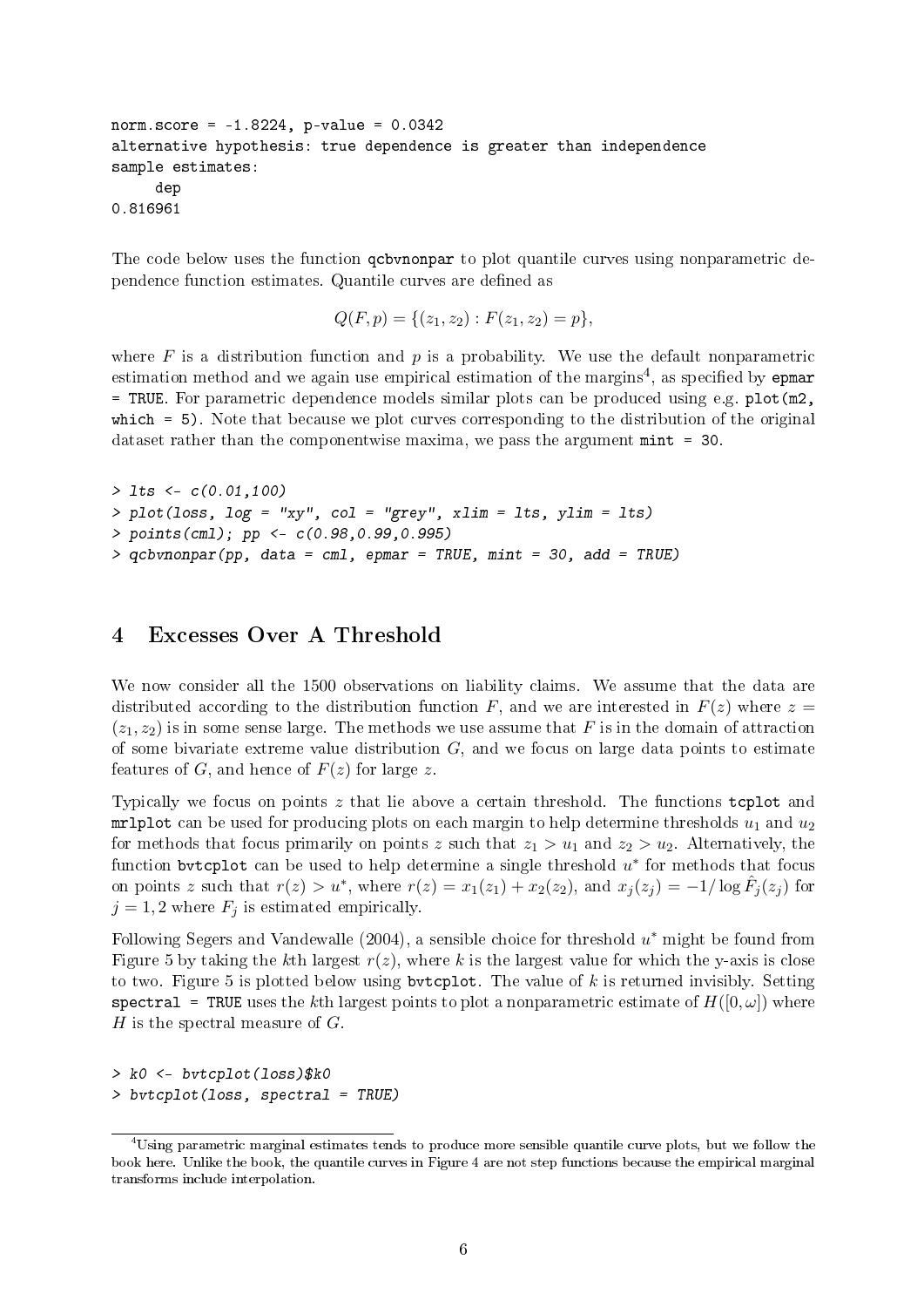

Figure 4: Estimated quantile curves  $Q(\hat{F}, p)$  for  $p = 0.98, 0.99, 0.995$  based on the componentwise block maxima data shown as black circles, using the Capéràa-Fougères-Genest nonparametric estimate of the dependence function and using empirical marginal estimation.

The parametric approach to the problem can employ models similar to those used for bivariate extreme value distributions. We first consider the margins separately by fitting a univariate generalized Pareto distribution to the excesses over the threshold  $u_j$  on each margin  $j = 1, 2$ . We choose the thresholds so that the number of exceedances is roughly<sup>5</sup> half of the value  $\texttt{k0}$ .

```
> thresh <- apply(loss, 2, sort, decreasing = TRUE)[(k0+5)/2,]
> mar1 <- fitted(fpot(loss[,1], thresh[1]))
> mar2 <- fitted(fpot(loss[,2], thresh[2]))
> rbind(mar1,mar2)
         scale shape
mar1 0.8313558 0.4562441
mar2 0.2148189 0.4455429
```
Parametric threshold models can be fitted using the function flowpot, with the parametric model specified using the model argument. The default approach uses censored likelihood methodology, where a bivariate extreme value dependence structure is fitted to the data censored at the marginal thresholds  $u_1$  and  $u_2$ . Alternatively, a Poisson process model can be employed using the likelihood argument, employing the methodology of Coles and Tawn (1991). Some examples

 $5$ The value is chosen so that the thresholds match exactly with those used in the book.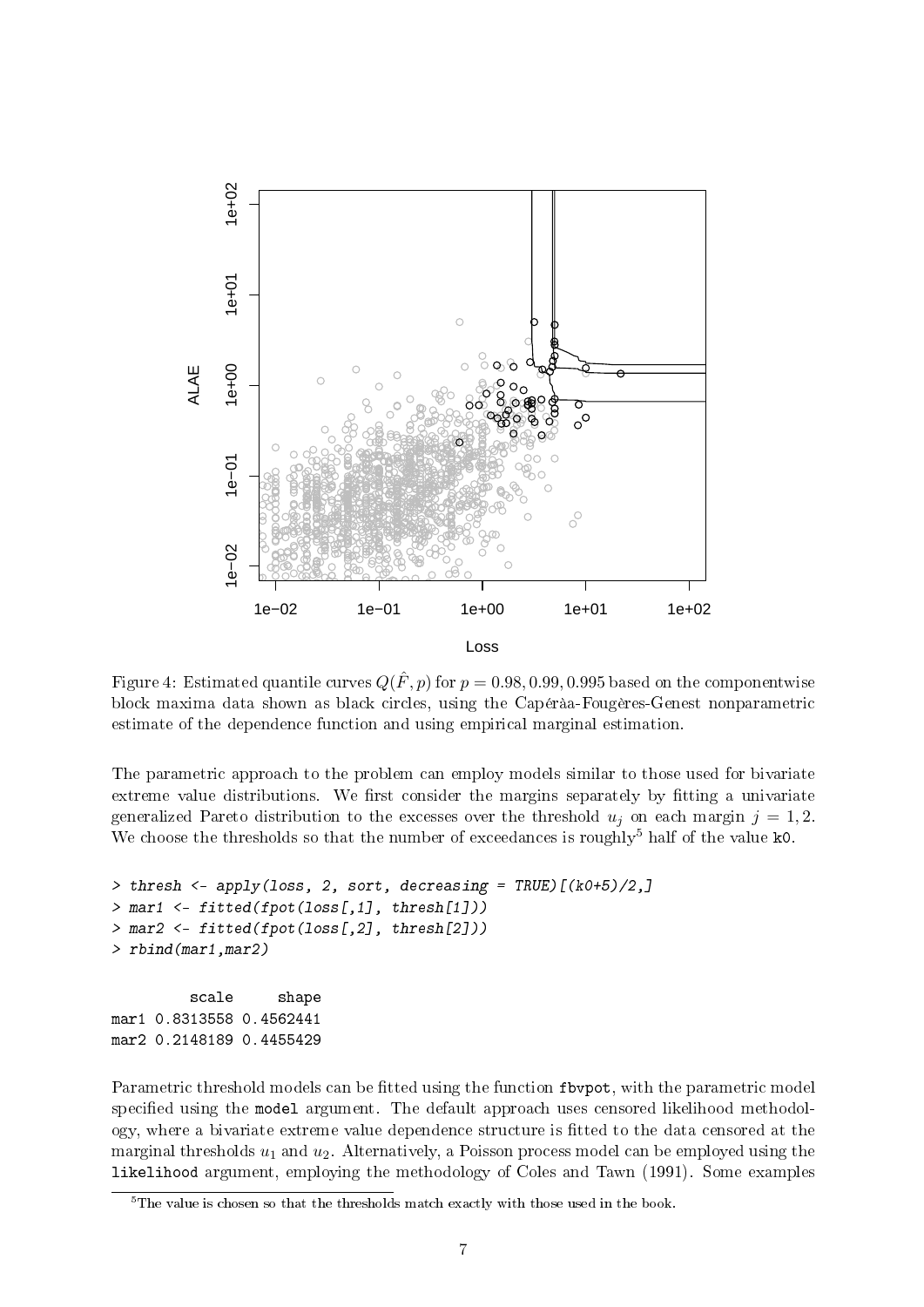

Figure 5: A plot of  $(k/n)r_{(n-k)}$  as a function of k, where  $r_{(1)} \leq \cdots \leq r_{(n)}$  are the ordered values of r. The y-axis provides an estimate of  $H([0, 1]) = 2$  for the spectral measure H of G.

of parametric fits are given below. Diagnostic plots for the fitted models can be produced using e.g. plot(m2).

 $>$  m1 <- fbvpot(loss, thresh, model = "alog", asy1 = 1) > m2 <- fbvpot(loss, thresh, model = "bilog") > m3 <- fbvpot(loss, thresh, model = "bilog", likelihood = "poisson") > round(rbind(fitted(m2), std.errors(m2)), 3) scale1 shape1 scale2 shape2 alpha beta [1,] 0.780 0.601 0.205 0.556 0.579 0.760 [2,] 0.113 0.133 0.027 0.118 0.086 0.047

The following code plots parametric and nonparametric estimates for the bivariate extreme value dependence structure fitted to the upper tail of  $F$ . The parametric estimates use the previously fitted models. The nonparametric estimate can be plotted using the "pot" method and takes the value k0 to specify the threshold.

```
> abvnonpar (data = loss, method = "pot", k = k0, epmar = TRUE,
+ plot = TRUE, lty = 3)
> plot(m1, which = 2, add = TRUE)> plet(m2, which = 2, add = TRUE, Ity = 4)> plot(m3, which = 2, add = TRUE, Ity = 2)
```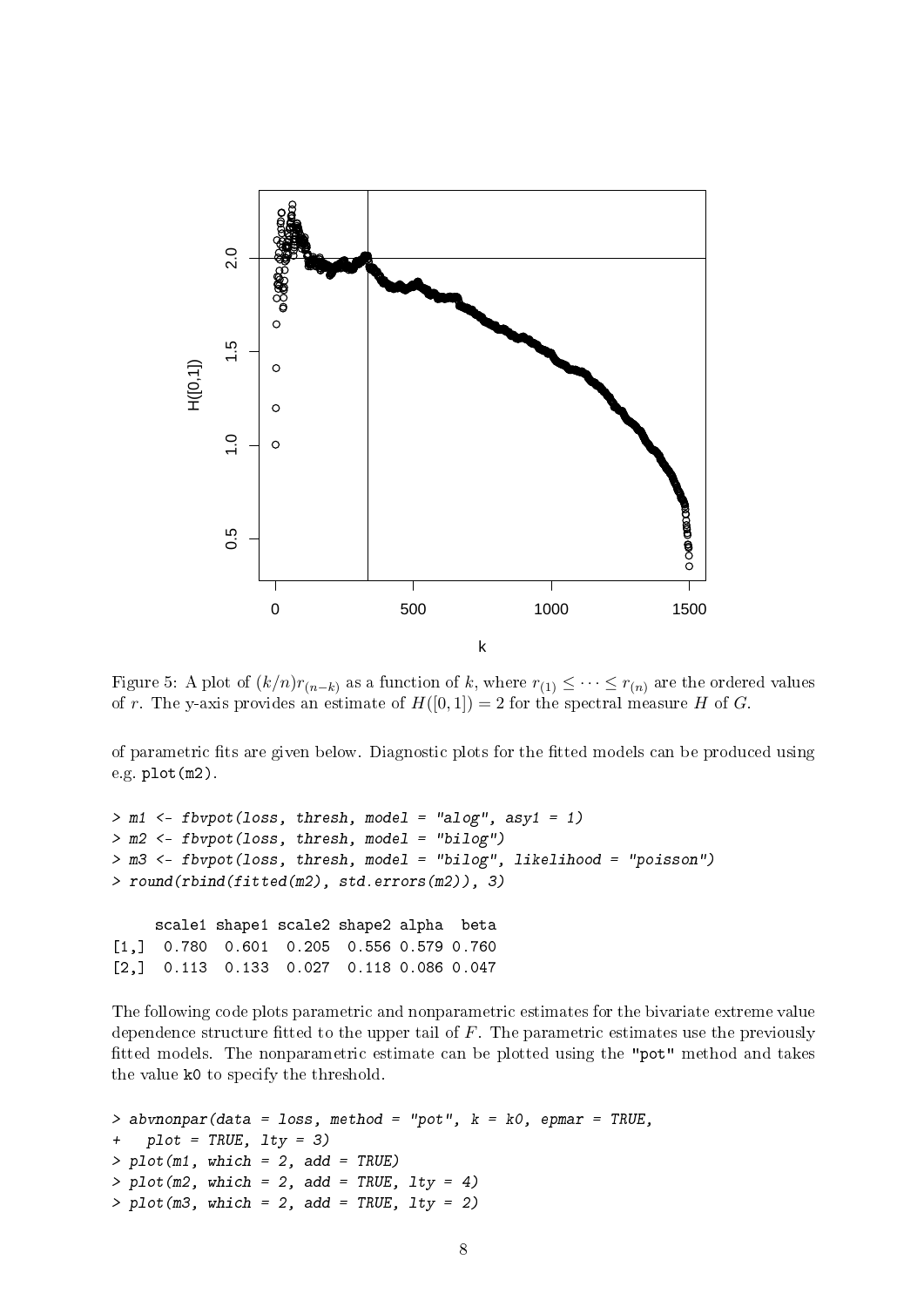Figure 6 uses our fitted asymmetric logistic model  $m1$  to plot quantile curves at probabilities  $p = 0.98, 0.99, 0.995$ . The thresholds used for the censored likelihood model fit are also added to the plot.

```
> lts <- c(1e-04, 100)
> plot(loss, log = "xy", col = "grey", xlim = lts, ylim = lts)
> plot(m1, which = 3, p = c(0.95, 0.975, 0.99), tlty = 0, add = TRUE)> abline(v=thresh[1], h=thresh[2])
```


Figure 6: Quantile curves for probabilities  $p = 0.98, 0.99, 0.995$  for an asymmetric logistic model fit using censored likelihood estimation, with censoring at marginal thresholds given by the vertical and horizontal lines.

Models based on bivariate extreme value distributions assume that the margins are either asymptotically dependent or are perfectly independent. They cannot account for situations where the dependence between the margins vanishes at increasingly extreme levels. The remainder of this section illustrates the estimation of dependence measures that can identify such cases.

We consider three quantities as defined in Coles *et al.* (1999). The coefficient of extremal dependence  $\chi \in [0, 1]$  is the tendency for one variable to be large given that the other is large. When  $\chi = 0$  the variables are asymptotically independent, and when  $\chi > 0$  they are asymptotically independent. The second measure  $\bar{\chi}$  identifies the strength of dependence for asymptotically independent variables. When  $\bar{\chi} = 1$  the variables are asymptotically dependent, and when  $-1 \leq \bar{\chi} < 1$  they are asymptotically independent. The third measure is the coefficient of tail dependence  $\eta$ , which satisfies  $\bar{\chi} = 2\eta - 1$ .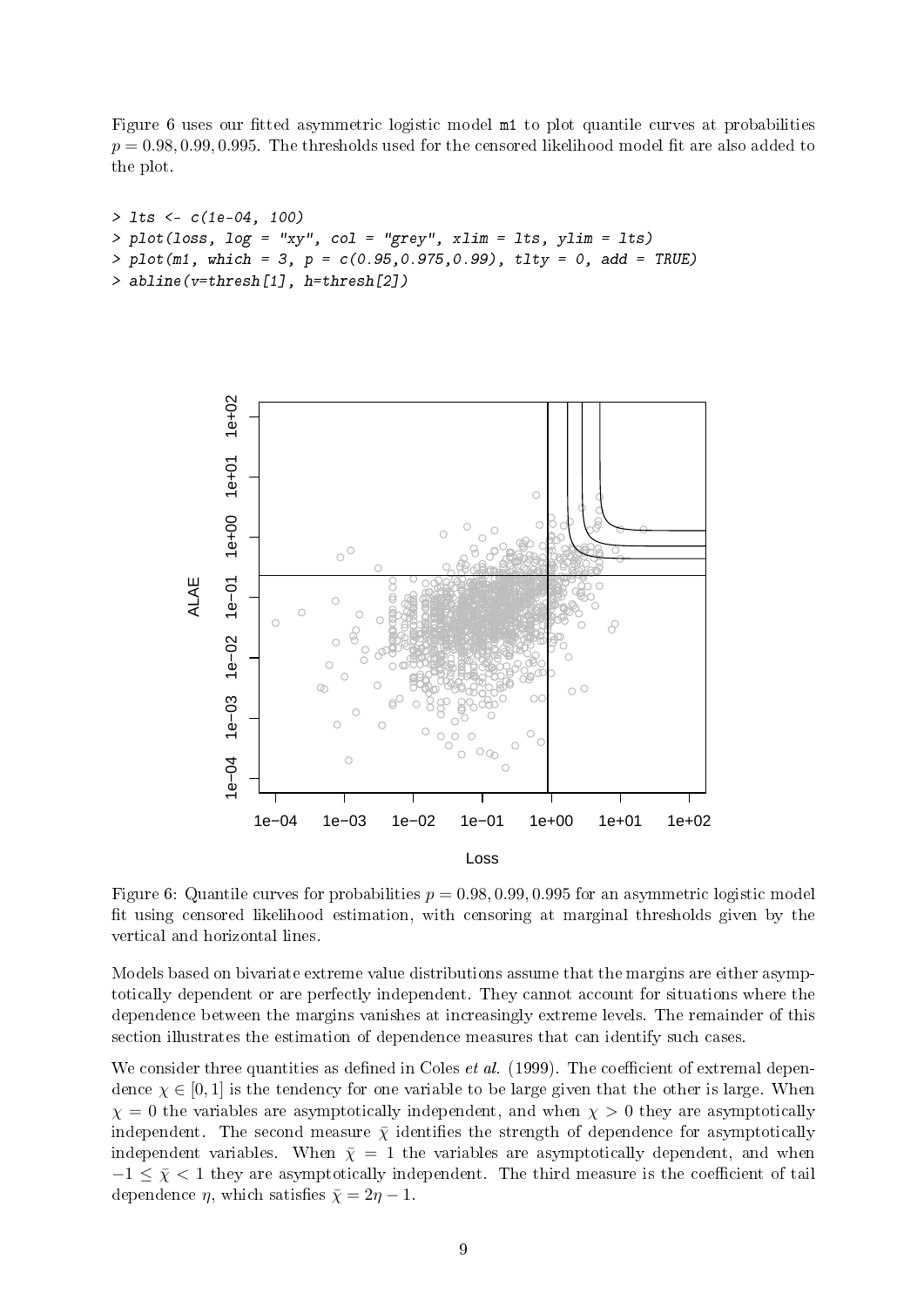The following code produces Figure 7 which shows estimates of the functions  $\chi(u)$  and  $\bar{\chi}(u)$ , as defined in Coles *et al.* (1999), for  $0 < u < 1$ . The functions are defined so that  $\chi = \lim_{u \to 1} \chi(u)$ and  $\bar{\chi} = \lim_{u\to 1} \bar{\chi}(u)$ . In this case  $\chi(u) > 0$  for all u but there is little evidence that  $\bar{\chi}$  is close to one, so it is difficult to specify the form of dependence on the basis of this plot.

```
> old \leq par(mfrow = c(2,1))
> chiplot(loss, ylim1 = c(-0.25,1), ylim2 = c(-0.25,1), nq = 200,
    qlim = c(0.02, 0.98), which = 1:2, spcases = TRUE)
> par(old)
```


**Quantile** 

Figure 7: The dependence measures  $\chi(u)$  and  $\bar{\chi}(u)$ . Estimates (solid line), 95% pointwise confidence intervals (dot-dashed lines). The dashed lines represent the theoretical limits of the functions and the exact independence case at zero.

We now consider the coefficient of tail dependence  $\eta$ . We can estimate  $\eta$  using univariate theory because of its relationship with  $T = \min\{x_1(z_1), x_2(z_2)\}\)$ . If we fit a generalized Pareto distribution to the data points in  $T$  that exceed a large fixed threshold, then the estimated shape parameter of the fitted distribution provides an estimate of  $\eta$ . The call to tcplot plots estimates of  $\eta$  at different thresholds in order to assist with threshold choice. The plot seems roughly linear after  $u = 0.8$ , so we take the 80th percentile of T as our threshold. Finally, we use anova to perform a likelihood ratio test for asymptotic dependence, with the null hypothesis  $\eta = 1$  versus the alternative  $\eta < 1$ .

 $>$  fla  $\leq$  apply(-1/log(ula), 1, min)  $>$  thresh  $\leq$  quantile(fla, probs =  $c(0.025, 0.975)$ )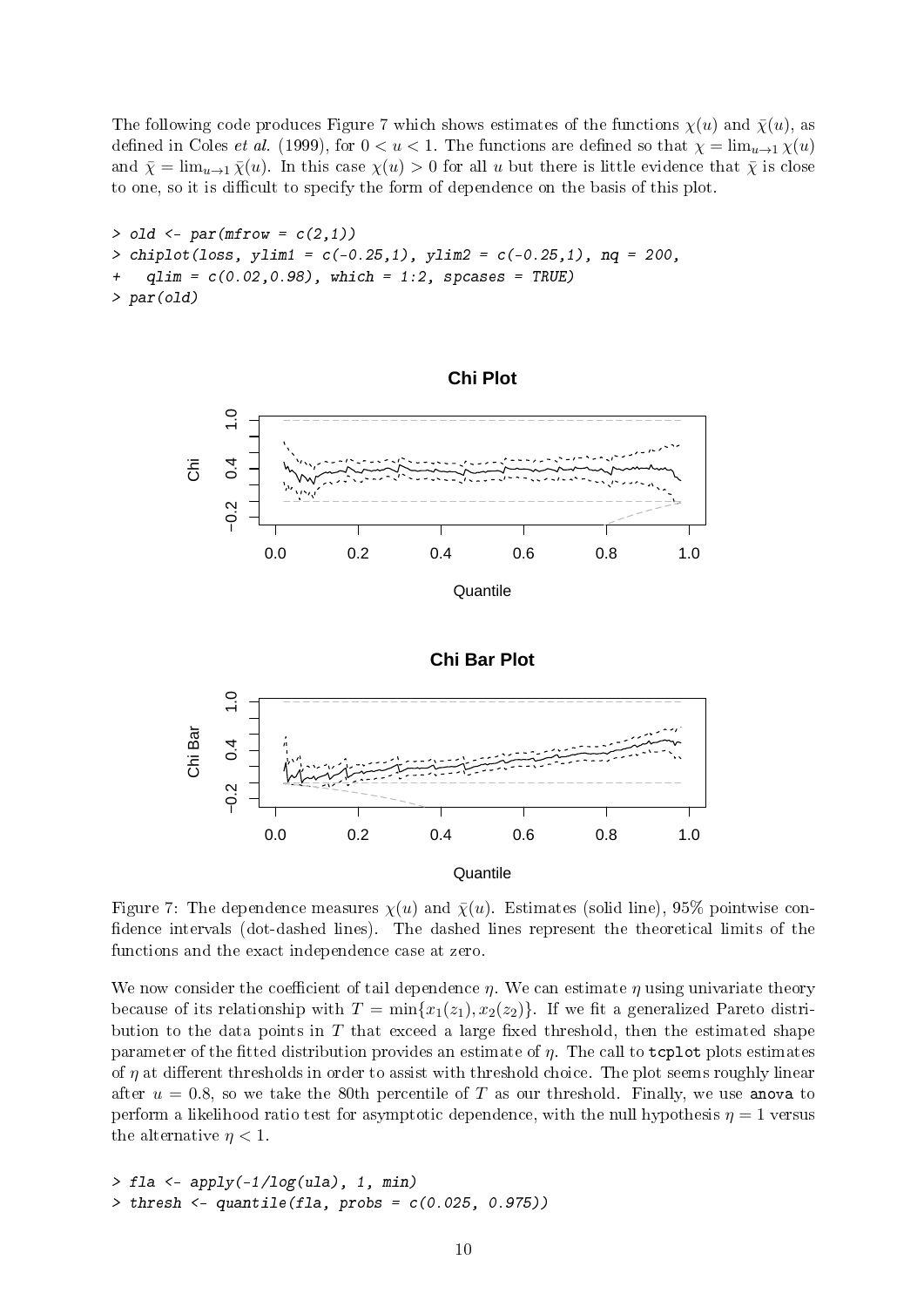```
> tcplot(fla, thresh, nt = 100, pscale = TRUE, which = 2, vci = FALSE,
+ cilty = 2, type = "1", ylim = c(-0.2, 1.2), ylab = "Tail Dependence")
> abline(h = c(0,1))
> thresh <- quantile(fla, probs = 0.8)
> m1 <- fpot(fla, thresh = thresh)
> cat("Tail Dependence:", fitted(m1)["shape"], "\n")
Tail Dependence: 0.7979134
> m2 <- fpot(fla, thresh = thresh, shape = 1)
> anova(m1, m2, half = TRUE)
Analysis of Deviance Table
   M.Df Deviance Df Chisq Pr(>chisq)
m1 2 1596.5
```
m2 1 1599.6 1 6.2247 0.0126



Figure 8: Maximum likelihood estimates (solid line) and 95% pointwise confidence intervals (dot-dashed lines) for  $\eta$  at different threshold probabilities.